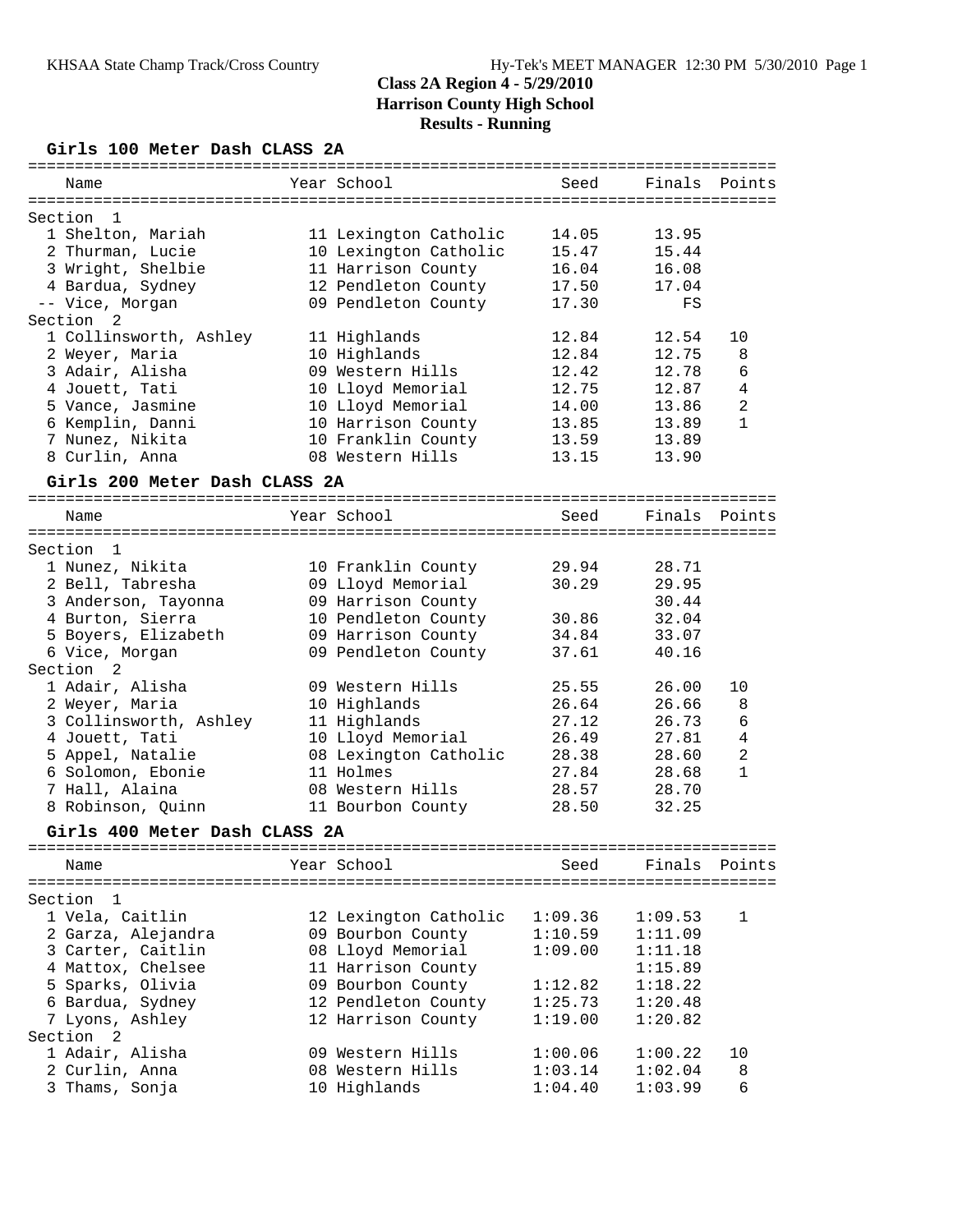|                 | Girls 400 Meter Dash CLASS 2A                                  |                       |                     |         |                |
|-----------------|----------------------------------------------------------------|-----------------------|---------------------|---------|----------------|
|                 | 4 Dupont, Danille                                              | 10 Highlands          | 1:06.30             | 1:07.89 | 4              |
|                 | 5 Appel, Natalie                                               | 08 Lexington Catholic | 1:08.14             | 1:08.94 | $\mathfrak{D}$ |
|                 | 6 Jouett, Andrea                                               | 08 Lloyd Memorial     | 1:08.00             | 1:10.78 |                |
|                 | 7 Solomon, Ebonie                                              | 11 Holmes             | 1:05.04             | 1:12.29 |                |
|                 | 8 Allen, Rayanna                                               | 12 Holmes             | 1:07.67             | 1:15.46 |                |
|                 | Girls 800 Meter Run CLASS 2A                                   |                       |                     |         |                |
|                 | Name                                                           | Year School           | Seed                | Finals  | Points         |
|                 | =================================<br>Section<br>$\overline{1}$ |                       |                     |         |                |
|                 | 1 Bochantin, Kerri                                             | 09 Franklin County    | 2:35.21             | 2:34.55 | 10             |
|                 | 2 Camm, Jennifer                                               | 12 Highlands          | 2:39.94             | 2:35.11 | 8              |
|                 | 3 Seifert, Courtney                                            | 12 Lloyd Memorial     | 2:37.50             | 2:37.75 | 6              |
|                 | 4 Kruse, Paige                                                 | 09 Highlands          | 2:40.40             | 2:41.32 | 4              |
|                 | 5 McCain, Kelsey                                               | 12 Pendleton County   | 2:36.99             | 2:42.29 | $\overline{2}$ |
|                 | 6 Just, Kristen                                                | 10 Franklin County    | 2:35.94             | 2:42.84 | $\mathbf{1}$   |
|                 | 7 Jones, Harper                                                | 07 Western Hills      | 2:38.44             | 2:46.07 |                |
|                 | 8 Mary Stewart, Montaque                                       | 12 Lexington Catholic | 2:46.18             | 2:50.08 |                |
| 9               | Duncan, Sarah                                                  | 08 Lloyd Memorial     | 2:43.00             | 2:51.55 |                |
| 10 <sup>°</sup> | Mason, Olivia                                                  | 10 Lexington Catholic | $2:56.89$ $2:55.33$ |         |                |
|                 | 11 Horschler, Katlynn                                          | 10 Harrison County    | 3:03.30             | 2:56.71 |                |
|                 |                                                                |                       |                     |         |                |

## **Girls 1600 Meter Run CLASS 2A**

| Name                 | Year School           | Seed    | Finals Points |                |
|----------------------|-----------------------|---------|---------------|----------------|
| 1 Overpeck, Elisha   | 12 Lloyd Memorial     | 5:32.73 | 5:35.97       | 10             |
| 2 McCain, Kelsey     | 12 Pendleton County   | 5:36.99 | 5:39.36       | 8              |
| 3 Duncan, Torey      | 10 Lloyd Memorial     | 5:49.68 | 5:51.09       | 6              |
| 4 Jones, Harper      | 07 Western Hills      | 5:49.67 | 5:53.58       | 4              |
| 5 Hellmann, Jennifer | 10 Franklin County    | 5:53.74 | 5:55.91       | $\mathfrak{D}$ |
| 6 Hailley, Megan     | 10 Lexington Catholic | 6:04.20 | 6:03.02       |                |
| 7 Clark, Kelsey      | 09 Highlands          | 6:04.24 | 6:03.95       |                |
| 8 Russ, Erica        | 10 Lexington Catholic | 6:15.80 | 6:19.01       |                |
| 9 Sapsford, Jenna    | 11 Highlands          | 6:13.24 | 6:24.43       |                |
| 10 Stigers, Brooke   | 11 Franklin County    | 6:32.59 | 6:39.59       |                |
| 11 Putthoff, Julia   | 12 Bourbon County     | 7:13.53 | 7:21.45       |                |
| 12 Caudill, Bailey   | 09 Harrison County    | 7:06.10 | 7:23.90       |                |
| 13 Carr, Mariah      | 11 Harrison County    | 7:29.60 | 8:04.59       |                |
|                      |                       |         |               |                |

### **Girls 3200 Meter Run CLASS 2A**

| Name               | Year School           | Seed     | Finals Points |     |
|--------------------|-----------------------|----------|---------------|-----|
| 1 Overpeck, Elisha | 12 Lloyd Memorial     | 12:08.00 | 12:30.68      | 1 O |
| 2 Farley, Alyssa   | 08 Highlands          | 13:18.00 | 12:51.51      | 8   |
| 3 Duncan, Torey    | 10 Lloyd Memorial     | 12:24.00 | 13:02.09      | 6   |
| 4 Russ, Erica      | 10 Lexington Catholic | 13:16.35 | 13:52.77      | 4   |
| 5 Dauer, Paige     | 08 Highlands          | 13:46.20 | 14:11.44      | 2   |
| 6 Hailley, Megan   | 10 Lexington Catholic | 13:08.53 | 14:37.13      |     |
|                    |                       |          |               |     |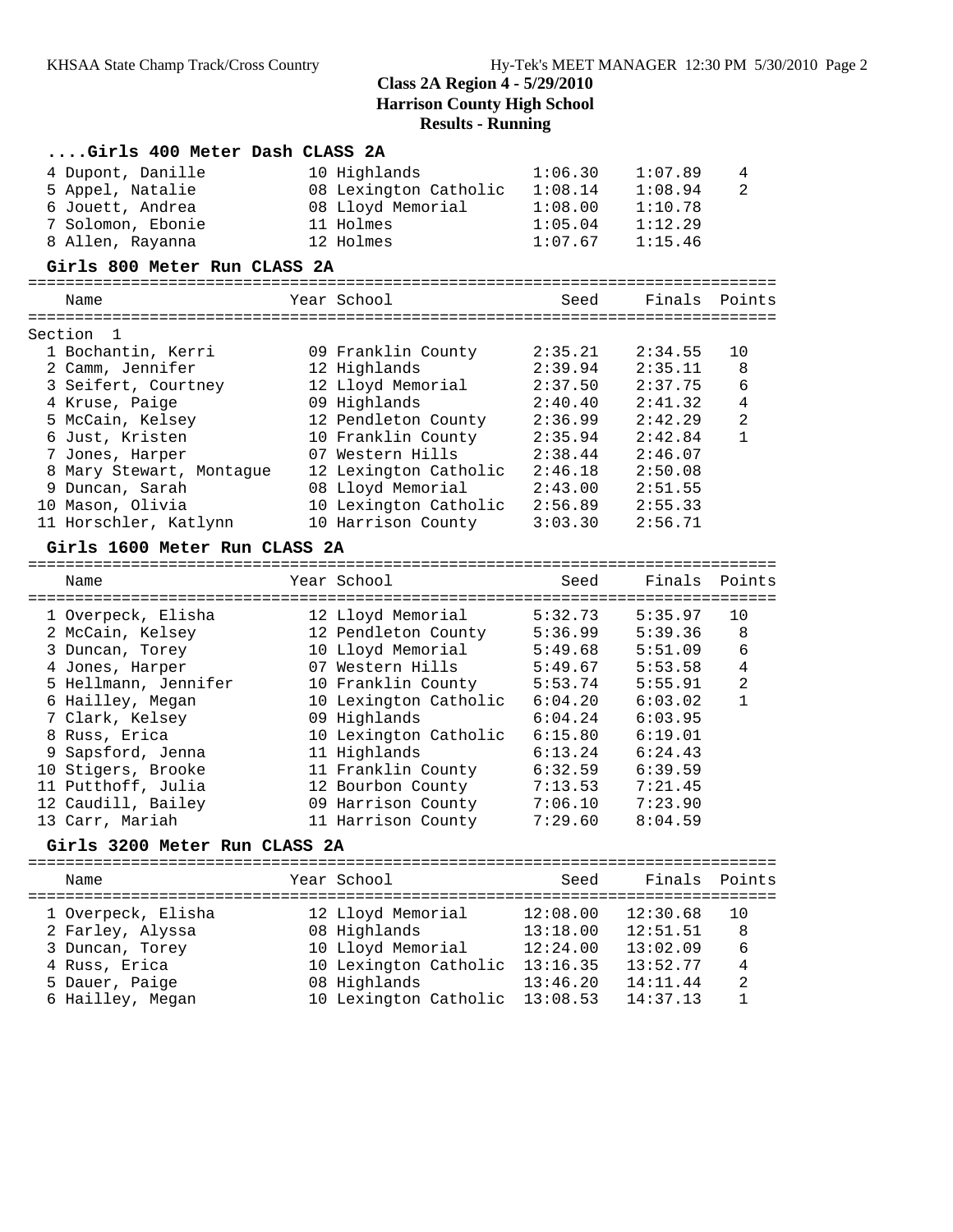### **Girls 100 Meter Hurdles CLASS 2A**

| Name                             | Year School        | Seed                       | Finals | Points         |
|----------------------------------|--------------------|----------------------------|--------|----------------|
|                                  |                    |                            |        |                |
| 1 Crabtree, Jessica              | 11 Lloyd Memorial  | 15.79                      | 15.98  | 10             |
| 2 Collinsworth, Ashley           | 11 Highlands       | 16.74                      | 16.65  | 8              |
| 3 Kemplin, Danni                 | 10 Harrison County | 17.74                      | 17.33  | 6              |
| 4 Ford, Elizabeth                | 12 Harrison County | 18.84                      | 17.60  | $\overline{4}$ |
| 5 Hills, Abby                    | 12 Highlands       | 17.67                      | 17.89  | $\overline{c}$ |
|                                  |                    | 18.01                      |        | 1              |
| 6 Geisler, Brandi                | 10 Lloyd Memorial  |                            | 18.14  |                |
| 7 Morford, Brieanna              | 08 Western Hills   | 18.38                      | 18.53  |                |
| Girls 300 Meter Hurdles CLASS 2A |                    |                            |        |                |
| Name                             | Year School        | Seed                       | Finals | Points         |
|                                  |                    |                            |        |                |
| Section<br>2                     |                    |                            |        |                |
| 1 Collinsworth, Ashley           | 11 Highlands       | 47.54                      | 47.72  | 10             |
| 2 Hills, Abby                    | 12 Highlands       | 50.04                      | 49.16  | 8              |
| 3 Wood, Carly                    | 10 Lloyd Memorial  | 50.66                      | 50.68  | 6              |
| 4 Carr, Haley                    | 08 Harrison County | 52.84                      | 51.19  | 4              |
| 5 Potter, Megan                  | 10 Harrison County | 51.19                      | 51.90  | $\mathbf{2}$   |
| 6 Crabtree, Jessica              | 11 Lloyd Memorial  | 51.74                      | 51.91  | 1              |
| 7 Hall, Alaina                   | 08 Western Hills   | 52.45                      | 52.06  |                |
|                                  |                    |                            |        |                |
| Girls 4x100 Meter Relay CLASS 2A |                    |                            |        |                |
|                                  |                    |                            |        |                |
| School                           |                    | Seed                       | Finals | Points         |
|                                  |                    |                            |        |                |
| Section<br>$\mathbf{1}$          |                    |                            |        |                |
| 1 Highlands                      |                    | 51.04                      | 51.20  | 10             |
| 1) Earlywine, Jordan 10          |                    | 2) Scaggs, Lindsey 11      |        |                |
| 3) Watson, Sydney 10             |                    | 4) Weyer, Maria 10         |        |                |
| 5) Wiseman, Courtney 09          |                    | 6) Rosenhagen, Taylor 11   |        |                |
| 7) Roy, Taylor 09                |                    | 8) Collinsworth, Ashley 11 |        |                |
|                                  |                    |                            |        |                |
| 2 Lloyd Memorial                 |                    | 52.40                      | 51.85  | 8              |
| 1) Vance, Jasmine 10             |                    | 2) Wood, Carly 10          |        |                |
| 3) Crabtree, Jessica 11          |                    | 4) Jouett, Tati 10         |        |                |
| 5) Bell, Tabresha 09             |                    | 6) Jouett, Andrea 08       |        |                |
| 7) Carter, Caitlin 08            |                    | 8) Hyman, Danielle 09      |        |                |
| 3 Holmes                         |                    | 53.75                      | 54.05  | 6              |
| 1) Allen, Rayanna 12             |                    | 2) Hughes, Bessea 12       |        |                |
| 3) Solomon, Ebonie 11            |                    | 4) Stowers, Haley 12       |        |                |
|                                  |                    |                            |        |                |
| 4 Western Hills                  |                    | 53.64                      | 54.33  | 4              |
| 1) Curlin, Anna 08               |                    | 2) Jackson, Kaitlin 09     |        |                |
| 3) Leachman, Aja 08              |                    | 4) Morford, Brieanna 08    |        |                |
| 5) Hall, Alaina 08               |                    | 6) Adair, Alisha 09        |        |                |
| 7) Walker, Meagan 11             |                    | 8) Smith, Sierra 08        |        |                |
| 5 Lexington Catholic             |                    | 56.24                      | 55.04  | 2              |
| 1) Shelton, Mariah 11            |                    | 2) Vela, Caitlin 12        |        |                |
|                                  |                    |                            |        |                |
| 3) Thurman, Lucie 10             |                    | 4) Appel, Natalie 08       |        |                |
| 5) Mason, Olivia 10              | 6)                 |                            |        |                |
| 6 Harrison County                |                    | 56.19                      | 55.36  | 1              |
| 1) Kelley, Stephanie 11          |                    | 2) Grannis, Courtney 12    |        |                |
| 3) Kemplin, Danni 10             |                    | 4) Ford, Elizabeth 12      |        |                |
| 5) Potter, Megan 10              |                    | 6) Rognstad, Cindy 10      |        |                |
| 7) Anderson, Tayonna 09          |                    |                            |        |                |
|                                  |                    | 8) Iles, Kayonna 09        |        |                |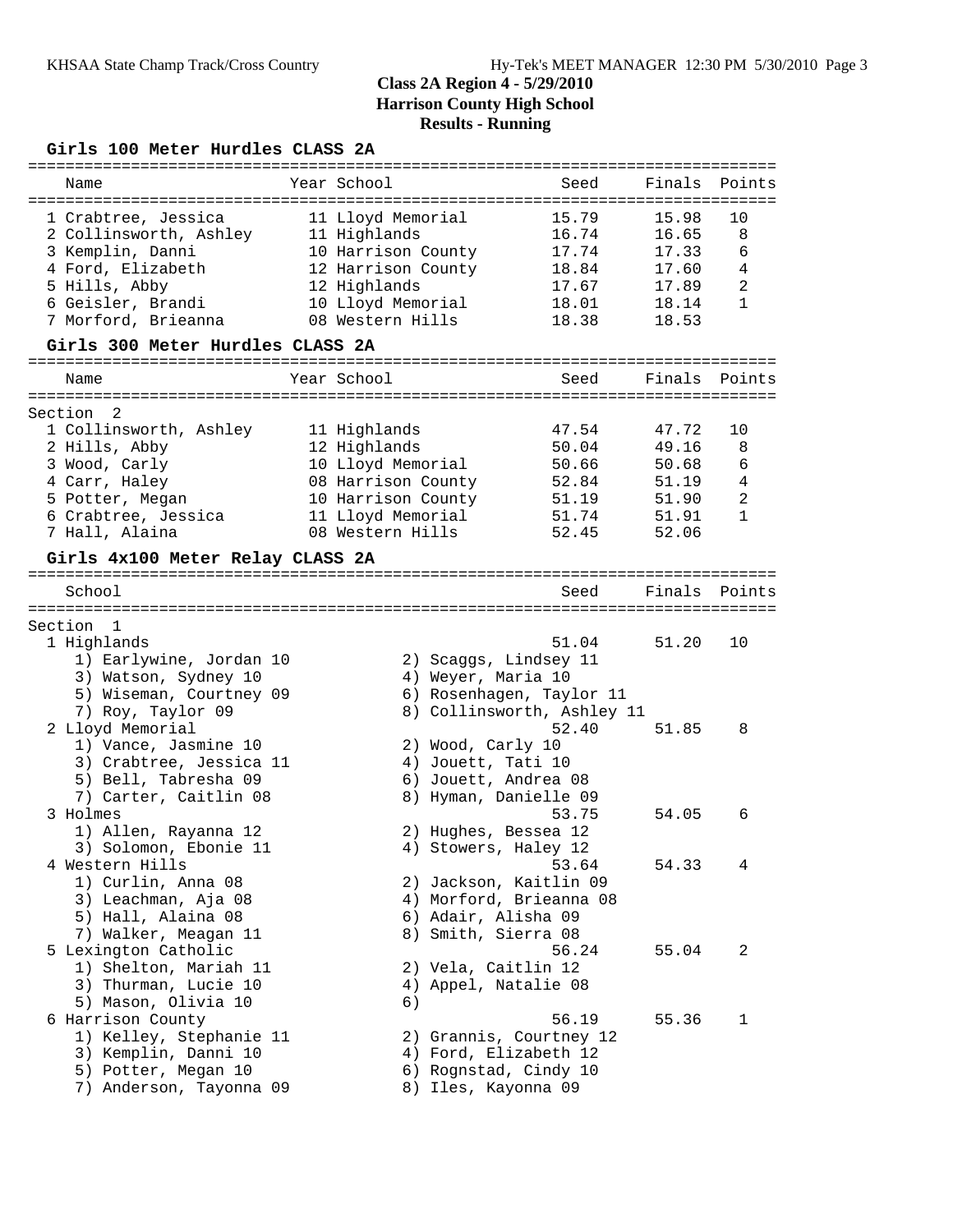### **....Girls 4x100 Meter Relay CLASS 2A**

| 7 Bourbon County       | 58.43                 | 1:02.90 |
|------------------------|-----------------------|---------|
| 1) Putthoff, Julia 12  | 2) Sparks, Olivia 09  |         |
| 3) Garza, Alejandra 09 | 4) Robinson, Ouinn 11 |         |
| 8 Pendleton County     | 1:00.60               | 1:03.03 |
| 1) Bardua, Sydney 12   | 2) Burton, Sierra 10  |         |
| 3) Elliott, Alicia 09  | 4) Vice, Morgan 09    |         |
| 5) King, Bethany 12    | 6) McCain, Kelsey 12  |         |

#### **Girls 4x200 Meter Relay CLASS 2A**

================================================================================ School Seed Finals Points ================================================================================ 1 Highlands 1:48.74 1:48.96 10 1) Earlywine, Jordan 10 2) Scaggs, Lindsey 11 3) Watson, Sydney 10  $\hskip1cm$  4) Weyer, Maria 10 5) Wiseman, Courtney 09 6) Rosenhagen, Taylor 11 7) Reynolds, Katie 12 8) Collinsworth, Ashley 11 2 Western Hills 1:51.84 1:51.28 8 1) Adair, Alisha 09 2) Curlin, Anna 08 3) Hall, Alaina 08 4) Morford, Brieanna 08 5) Jackson, Kaitlin 09 6) Leachman, Aja 08 7) Riley, Desiree 12 8) Walker, Meagan 11 3 Lloyd Memorial 1:53.50 1:54.52 4 1) Wood, Carly 10 2) Vance, Jasmine 10 3) Jouett, Tati 10  $\hskip10mm$  4) Carter, Caitlin 08 5) Bell, Tabresha 09 6) Jouett, Andrea 08 7) Geisler, Brandi 10 8) Crabtree, Jessica 11 4 Lexington Catholic 1:59.84 1:59.68 1 1) Shelton, Mariah 11 2) Vela, Caitlin 12 3) Mary Stewart, Montague 12  $\hskip1cm 4)$  Appel, Natalie 08 5) Thurman, Lucie 10 (6) Mason, Olivia 10 5 Pendleton County 2:14.90 2:14.24 1) Bardua, Sydney 12 2) Burton, Sierra 10 3) Elliott, Alicia 09 (4) Vice, Morgan 09 5) McCain, Kelsey 12 6) King, Bethany 12 -- Bourbon County 2:01.25 DQ before exchange 1) Stout, Hannah 10 2) Sparks, Olivia 09 3) Garza, Alejandra 09 4) Robinson, Quinn 11 -- Harrison County 1:59.75 DQ 2 out of zone 1) Rognstad, Cindy 10 2) Ford, Elizabeth 12 3) Grannis, Courtney 12 4) Kelley, Stephanie 11 5) Carr, Haley 08 6) Alas, Jessica 09 7) Anderson, Tayonna 09 8) Hicks, Annastasia 11 -- Holmes 1:54.60 DQ 6 out of zone 1) Allen, Rayanna 12 2) Hughes, Bessea 12 3) Solomon, Ebonie 11  $\hskip10mm$  4) Stowers, Haley 12 **Girls 4x400 Meter Relay CLASS 2A** ================================================================================ School Seed Finals Points ================================================================================

1 Highlands 4:26.30 4:24.74 10

- 1) Etherton, Kelsey 08 2) Geiman, Laura 11
- 3) Thams, Sonja 10 4) Wiseman, Courtney 09
- 5) Scaggs, Lindsey 11 (6) Hills, Abby 12
-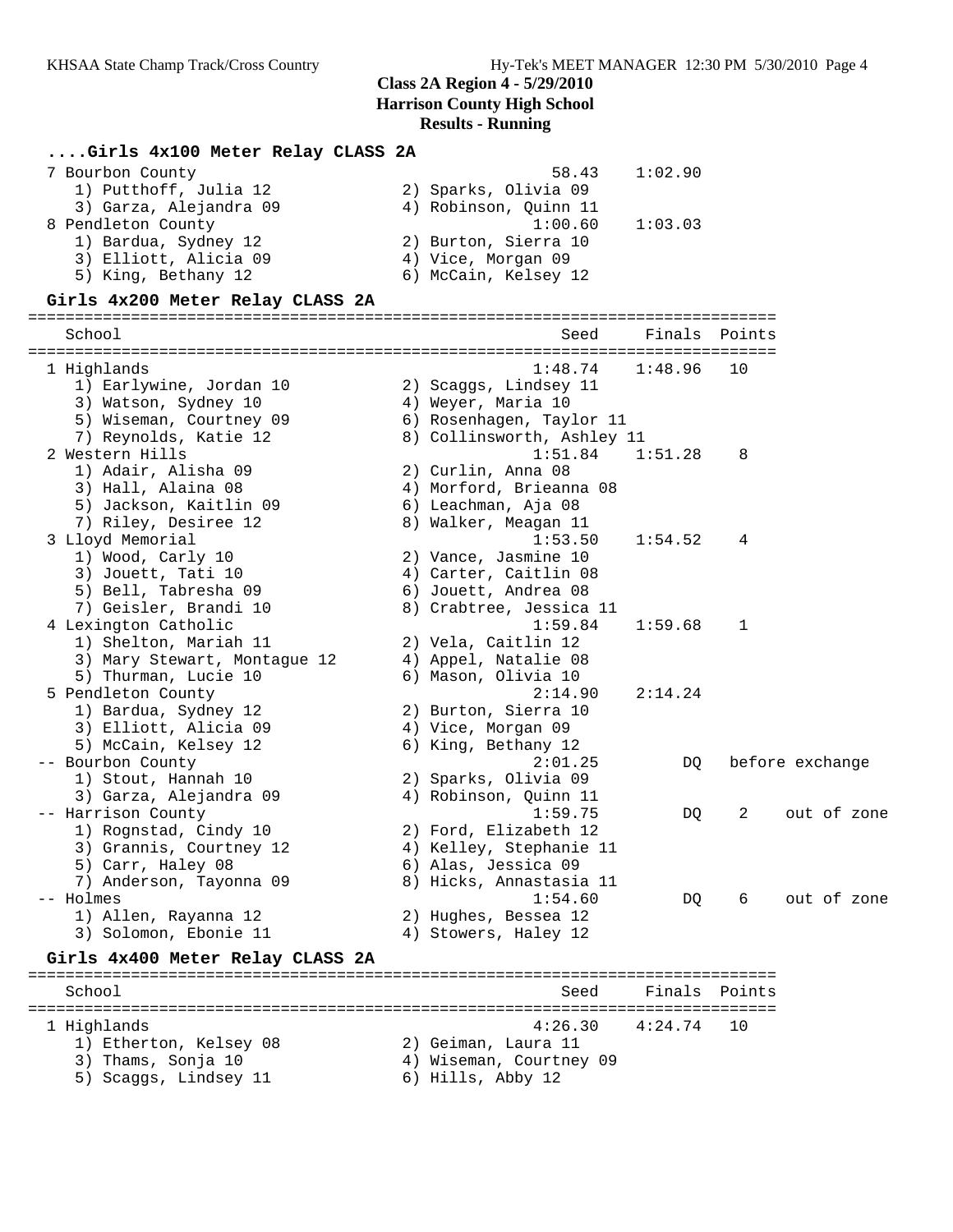#### **....Girls 4x400 Meter Relay CLASS 2A**

| 7) Dupont, Danille 10        | 8) Collinsworth, Ashley 11          |
|------------------------------|-------------------------------------|
| 2 Franklin County            | $4:47.26$ $4:34.83$<br>8            |
| 1) Coleman, Rebecca 08       | 2) Just, Kristen 10                 |
| 3) Bochantin, Kerri 09       | 4) Stigers, Brooke 11               |
| 5) Clouse, Emily 09          | 6) Robson, Marina 09                |
| 7) Parris, Brittany 10       | 8) Hellmann, Jennifer 10            |
| 3 Western Hills              | $4:28.90$ $4:37.38$<br>6            |
| 1) Jackson, Kaitlin 09       | 2) Hall, Alaina 08                  |
| 3) Walker, Meagan 11         | 4) Jones, Harper 07                 |
| 5) Yocum, Jayne 07           | 6) Adair, Alisha 09                 |
| 7) Curlin, Anna 08           | 8) Morford, Brieanna 08             |
| 4 Lloyd Memorial             | 4:41.00<br>4:48.11<br>4             |
| 1) Carter, Caitlin 08        | 2) Duncan, Sarah 08                 |
| 3) Jouett, Andrea 08         | 4) Seifert, Courtney 12             |
| 5) Ray, Carol 08             | 6) Vance, Jasmine 10                |
| 7) Hyman, Danielle 09        | 8) Jouett, Tati 10                  |
| 5 Harrison County            | 4:57.60<br>4:53.42<br>$\mathcal{L}$ |
| 1) Alas, Jessica 09          | 2) Horschler, Katlynn 10            |
| 3) Caudill, Bailey 09        | 4) Kelley, Stephanie 11             |
| 5) Carr, Haley 08            | 6) Mattox, Chelsee 11               |
| 7) Rognstad, Cindy 10        | 8) Anderson, Tayonna 09             |
| 6 Lexington Catholic         | 5:06.78<br>1                        |
| 1) Vela, Caitlin 12          | 2) Mason, Olivia 10                 |
| 3) Mary Stewart, Montaque 12 | 4) Russ, Erica 10                   |
| 5) Hailley, Megan 10         | 6) Appel, Natalie 08                |
| 7) Ritchie, Jenny 11         | 8)                                  |

#### **Girls 4x800 Meter Relay CLASS 2A**

================================================================================ School Seed Finals Points ================================================================================ 1 Franklin County 10:42.36 10:24.77 10 1) Bochantin, Kerri 09 2) Just, Kristen 10 3) Hellmann, Jennifer 10 4) Coleman, Rebecca 08 5) Beason, Marci 09 6) Stigers, Brooke 11 7) Robson, Marina 09 8) Timmons, Teairra 12 2 Highlands 10:39.24 10:26.35 8 1) Abner, Ava 09 2) Etherton, Kelsey 08 3) Steller, Lindsey 12 4) Wiseman, Courtney 09 5) Sapsford, Jenna 11 6) Thams, Sonja 10 7) Kruse, Paige 09 8) Camm, Jennifer 12 3 Lloyd Memorial 10:30.00 10:27.51 6 1) Overpeck, Elisha 12 2) Seifert, Courtney 12 3) Duncan, Sarah 08 4) Duncan, Torey 10 5) Bartee, Emily 11 6) Ray, Carol 08 7) Davis, Courtney 09 (8) 4 Lexington Catholic 11:06.24 11:39.38 4 1) Mary Stewart, Montague 12 2) Mason, Olivia 10 3) Hailley, Megan 10  $\hskip1cm \hskip1cm 4$ ) Russ, Erica 10 5 Harrison County 12:07.02 12:50.95 2 1) Alas, Jessica 09 2) Caudill, Bailey 09 3) Lyons, Ashley 12 4) Horschler, Katlynn 10 5) Grannis, Courtney 12 6) Carr, Mariah 11 7) Roberts, Alexis 09 8) Gray, Destyni 09 6 Western Hills 15:15.58 1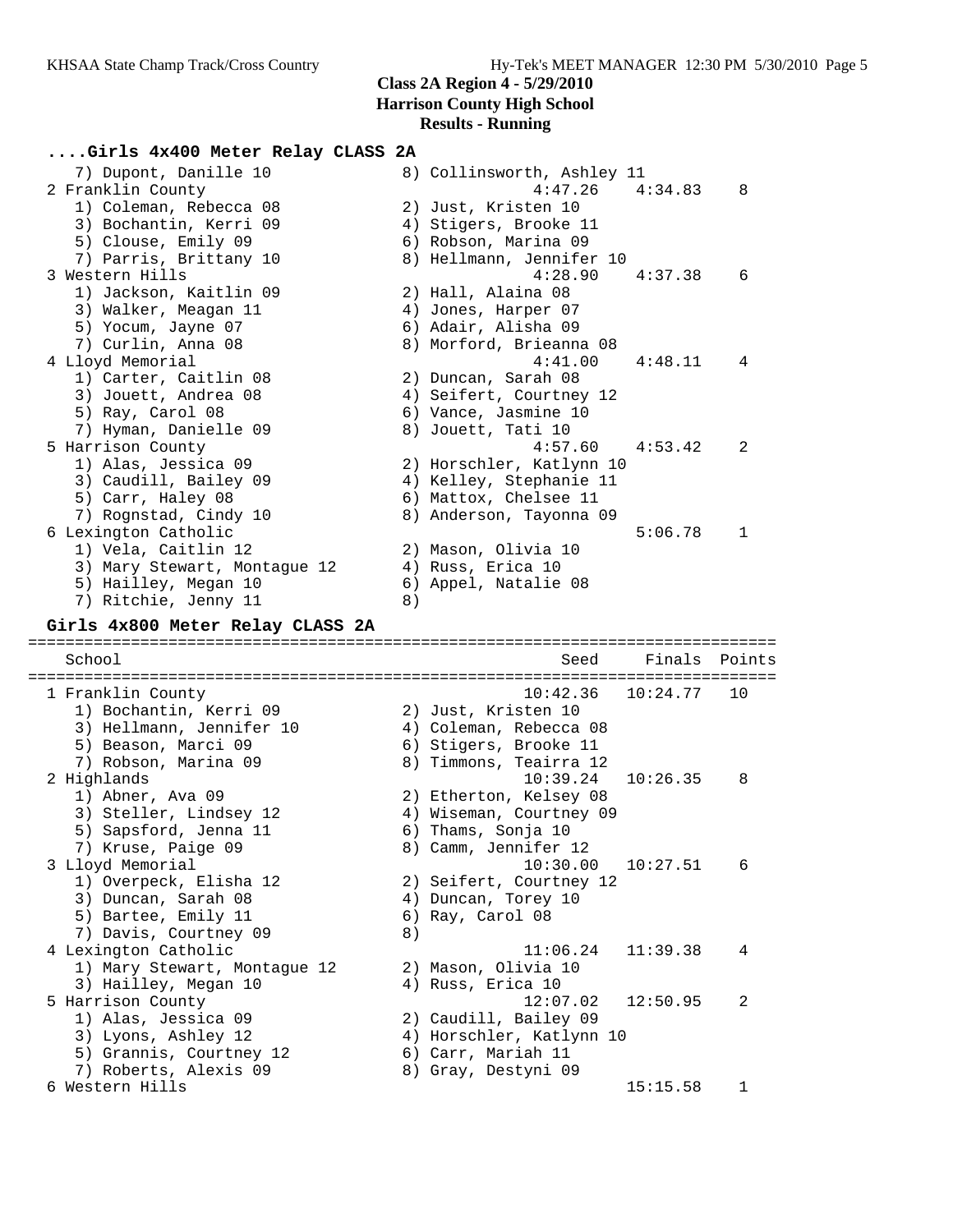| Girls 4x800 Meter Relay CLASS 2A |                       |                |               |                 |
|----------------------------------|-----------------------|----------------|---------------|-----------------|
| 1) Jones, Harper 07              | 2) Stiens, Alexis 10  |                |               |                 |
| 3) Hill, Jaylynn 10              | 4) Yocum, Jayne 07    |                |               |                 |
| 5) Hall, Alaina 08               | 6) Adair, Alisha 09   |                |               |                 |
| 7) Jackson, Kaitlin 09           | 8) Smith, Sierra 08   |                |               |                 |
|                                  |                       |                |               |                 |
| Boys 100 Meter Dash CLASS 2A     |                       |                |               |                 |
|                                  |                       |                |               |                 |
| Name                             | Year School           | Seed           | Finals        | Points          |
|                                  |                       |                |               |                 |
| Section 2                        |                       |                | 11.72         |                 |
| 1 Irons, Grant                   | 12 Covington Catholic | 11.80<br>11.94 |               | 1               |
| 2 McGurn, Ian                    | 10 Highlands          |                | 11.95         |                 |
| 3 Price, Marc                    | 10 Holmes             | 11.90          | 11.96         |                 |
| 4 Walker, Patrick                | 12 Lloyd Memorial     | 11.90          | 12.09         |                 |
| 5 Miracle, Brian                 | 11 Western Hills      | 11.93          | 12.15         |                 |
| 6 Rouse, Brad                    | 10 Highlands          | 12.71          | 12.20         |                 |
| 7 Wells, Sam                     | 12 Bourbon County     | 12.64          | 12.67         |                 |
| 8 Washington, Darius             | 12 Pendleton County   | 12.00          | 12.97         |                 |
| Section 3                        |                       |                |               |                 |
| 1 Clay, Bobby                    | 11 Western Hills      | 11.19          | 11.23         | 10              |
| 2 Raglin, Greg                   | 12 Lexington Catholic | 11.48          | 11.47         | 8               |
| 3 Davis, Raymond                 | 11 Franklin County    | 11.13          | 11.60         | 6               |
| 4 Wachs, Adam                    | 10 Lexington Catholic | 11.31          | 11.65         | 4               |
| 5 Cullen, Daniel                 | 11 Harrison County    | 11.50          | 11.68         | 2               |
| 6 Batts, Thomas                  | 10 Covington Catholic | 11.54          | 11.72         |                 |
| 7 Carter, Matt                   | 10 Harrison County    | 11.70          | 12.26         |                 |
| -- Reynolds, Ryann               | 08 Lloyd Memorial     | 11.54          | DNF           |                 |
| Boys 200 Meter Dash CLASS 2A     |                       |                |               |                 |
| Name                             | Year School           | Seed           | Finals        | Points          |
|                                  |                       |                |               |                 |
| Section 2                        |                       |                |               |                 |
| 1 Price, Marc                    | 10 Holmes             | 24.34          | 25.03         | 1               |
| 2 Gomez, Joey                    | 09 Bourbon County     | 25.20          | 26.40         |                 |
| 3 Kendall, Scott                 | 09 Harrison County    | 25.50          | 26.42         |                 |
| 4 Washington, Darius             | 12 Pendleton County   | 26.65          | 26.98         |                 |
| Section 3                        |                       |                |               |                 |
| 1 Clay, Bobby                    | 11 Western Hills      | 22.71          | 22.78         | 10              |
| 2 Timmons, Ryan                  | 09 Franklin County    | 22.89          | 23.40         | 8               |
| 3 Wachs, Adam                    | 10 Lexington Catholic | 23.87          | 23.61         | $6\overline{6}$ |
| 4 Hudepohl, Austin               | 11 Covington Catholic | 23.50          | 23.64         | 4               |
| 5 Batts, Thomas                  | 10 Covington Catholic | 23.81          | 24.56         | 2               |
| -- Raglin, Greg                  | 12 Lexington Catholic | 23.42          | FS            |                 |
|                                  |                       |                |               |                 |
| Boys 400 Meter Dash CLASS 2A     |                       |                |               |                 |
| Name                             | Year School           | Seed           | Finals Points |                 |
|                                  |                       |                |               |                 |
| Section<br>$\mathbf{1}$          |                       |                |               |                 |
| 1 Gabbard, Jared                 | 08 Lloyd Memorial     | 59.89          | 1:00.44       |                 |
| 2 Smith, Brandon                 | 09 Franklin County    | 1:02.08        | 1:00.49       |                 |
| 3 Flaugher, Austin               | 09 Pendleton County   | 58.80          | 1:04.19       |                 |
| Section 2                        |                       |                |               |                 |
| 1 Clay, Bobby                    | 11 Western Hills      | 51.34          | 52.21         | 10              |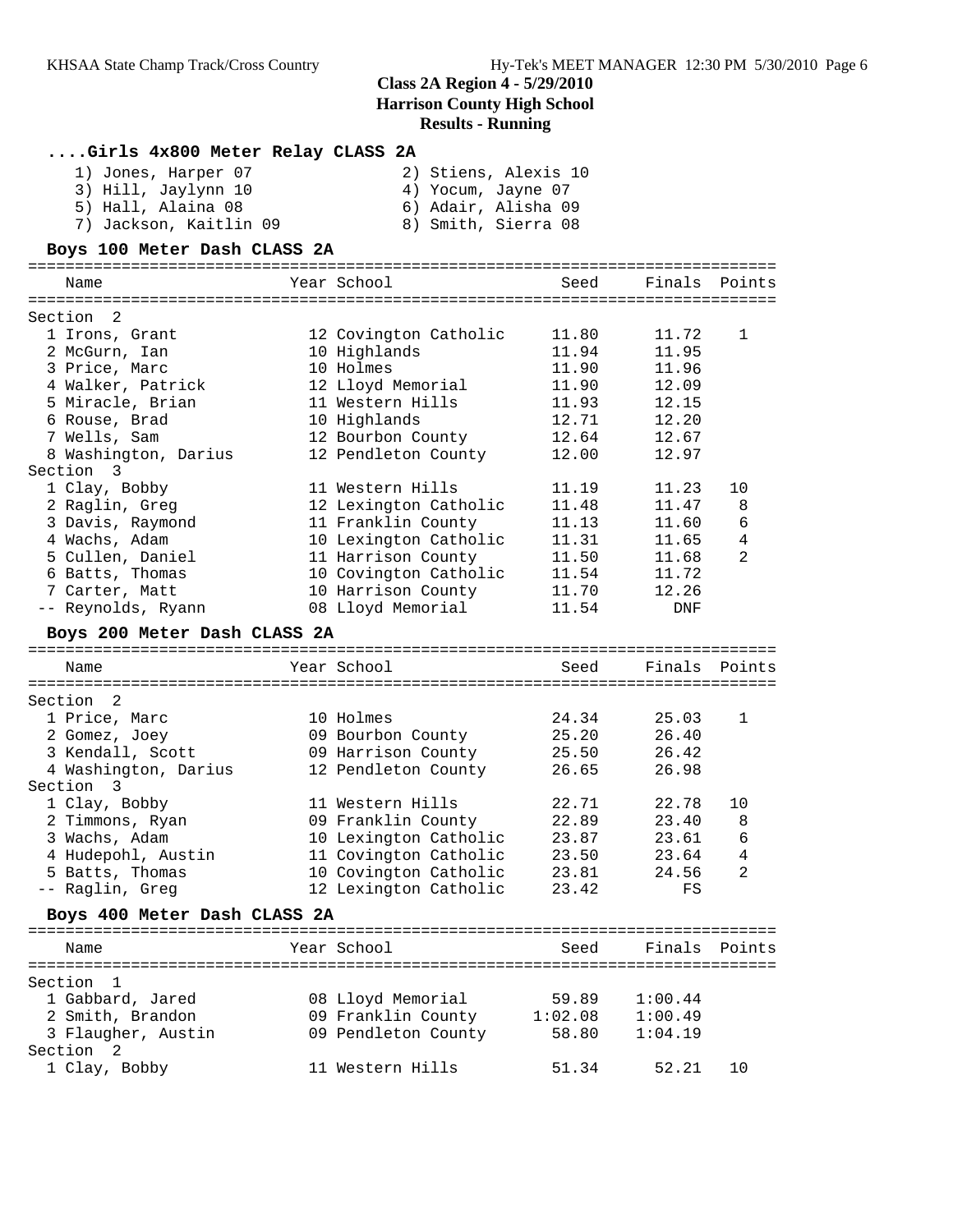| Boys 400 Meter Dash CLASS 2A |                       |         |               |                |
|------------------------------|-----------------------|---------|---------------|----------------|
| 2 Babbage, Brian             | 10 Lexington Catholic | 53.59   | 52.33         | 8              |
| 3 Thomas, Peter              | 12 Covington Catholic | 53.11   | 53.03         | 6              |
| 4 Menne, Alex                | 12 Covington Catholic | 53.28   | 53.63         | $\overline{4}$ |
| 5 McGurn, Kyle               | 11 Highlands          | 54.70   | 54.46         | $\mathbf{2}$   |
| 6 Turner, Cameron            | 12 Pendleton County   | 55.00   | 55.72         | $\mathbf{1}$   |
| 7 Lemox, Matt                | 11 Lloyd Memorial     | 54.79   | 57.29         |                |
| Boys 800 Meter Run CLASS 2A  |                       |         |               |                |
| Name                         | Year School           | Seed    | Finals Points |                |
| Section<br>1                 |                       |         |               |                |
| 1 Schwab, Stephen            | 12 Covington Catholic | 2:00.99 | 2:01.62       | 10             |
| 2 Sandlin, Robert            | 12 Franklin County    | 1:56.64 | 2:01.84       | 8              |
| 3 Parris, Jordan             | 12 Franklin County    | 2:04.32 | 2:05.08       | 6              |
| 4 Flynn, Alex                | 10 Covington Catholic | 2:05.34 | 2:06.18       | 4              |
| 5 Marsh, Jacob               | 10 Harrison County    | 2:08.00 | 2:07.02       | 2              |
| 6 Richey, Joe                | 10 Lexington Catholic | 2:05.00 | 2:07.09       | $\mathbf{1}$   |
| 7 Huffman, Austin            | 10 Western Hills      | 2:09.60 | 2:09.39       |                |
| 8 Johnston, Michael          | 11 Lexington Catholic | 2:13.50 | 2:10.24       |                |
| 9 Landrum, Joseph            | 12 Lloyd Memorial     | 2:01.50 | 2:14.88       |                |
| 10 Martin, Tyler             | 10 Harrison County    | 2:12.00 | 2:17.03       |                |
| 11 Wehrle, Garrett           | 09 Highlands          | 2:07.20 | 2:20.78       |                |
| 12 Royce, Alan               | 10 Bourbon County     | 2:18.44 | 2:21.92       |                |
| 13 Hughes, Grant             | 10 Western Hills      | 2:15.40 | 2:22.82       |                |
| 14 Hilker, Travis            | 11 Highlands          | 2:12.40 | 2:23.40       |                |
| 15 Wilson, Jaylin            | 09 Holmes             | 2:13.07 | 2:24.69       |                |
| 16 Gover, Avery              | 10 Lloyd Memorial     | 2:25.00 | 2:26.98       |                |
| 17 Varney, Christian         | 09 Holmes             | 2:24.64 | 2:29.68       |                |
| 18 Spence, Garrett           | 10 Pendleton County   | 2:42.30 | 2:45.30       |                |
| Boys 1600 Meter Run CLASS 2A |                       |         |               |                |
| Name                         | Year School           | Seed    | Finals        | Points         |
| 1 Sandlin, Robert            | 12 Franklin County    | 4:23.15 | 4:26.33       | 10             |
| 2 Landrum, Joseph            | 12 Lloyd Memorial     | 4:27.99 | 4:29.01       | 8              |
| 3 Thurston, Daniel           | 12 Western Hills      | 4:38.10 | 4:34.30       | 6              |
| 4 Richey, Joe                | 10 Lexington Catholic | 4:41.84 | 4:36.65       | 4              |
| 5 Pulliam, Brandon           | 12 Western Hills      | 4:36.94 | 4:37.52       | 2              |
| 6 Laureano, Nicholas         | 09 Lexington Catholic | 4:39.47 | 4:41.20       | $\mathbf 1$    |
| 7 Smith, Matt                | 12 Covington Catholic | 4:43.29 | 4:41.73       |                |
| 8 Le, Khang                  | 11 Covington Catholic | 4:43.66 | 4:43.98       |                |
| 9 Howell, Jacob              | 10 Pendleton County   | 5:02.88 | 5:01.82       |                |
| 10 Henn, Alex                | 10 Lloyd Memorial     | 5:02.00 | 5:02.78       |                |
| 11 Wehrle, Garrett           | 09 Highlands          | 5:07.30 | 5:03.26       |                |
| 12 Wilson, Jaylin            | 09 Holmes             | 5:09.30 | 5:09.88       |                |
| 13 Kruse, Keegan             | 12 Highlands          | 4:54.30 | 5:14.09       |                |
| 14 Varney, Christian         | 09 Holmes             | 5:19.90 | 5:26.41       |                |
| 15 McClain, Brooks           | 10 Bourbon County     | 5:18.15 | 5:26.42       |                |
| 16 Slucher, Nickolas         | 10 Harrison County    | 5:24.40 | 5:30.99       |                |
| 17 Wyatt, Brian              | 09 Franklin County    | 5:31.40 | 5:32.96       |                |
| 18 Wiglesworth, David        | 11 Harrison County    | 5:25.00 | 5:41.12       |                |
| 19 Hart, Christain           | 09 Bourbon County     | 5:42.75 | 5:59.30       |                |
| 20 Spence, Garrett           | 10 Pendleton County   | 5:52.42 | 5:59.60       |                |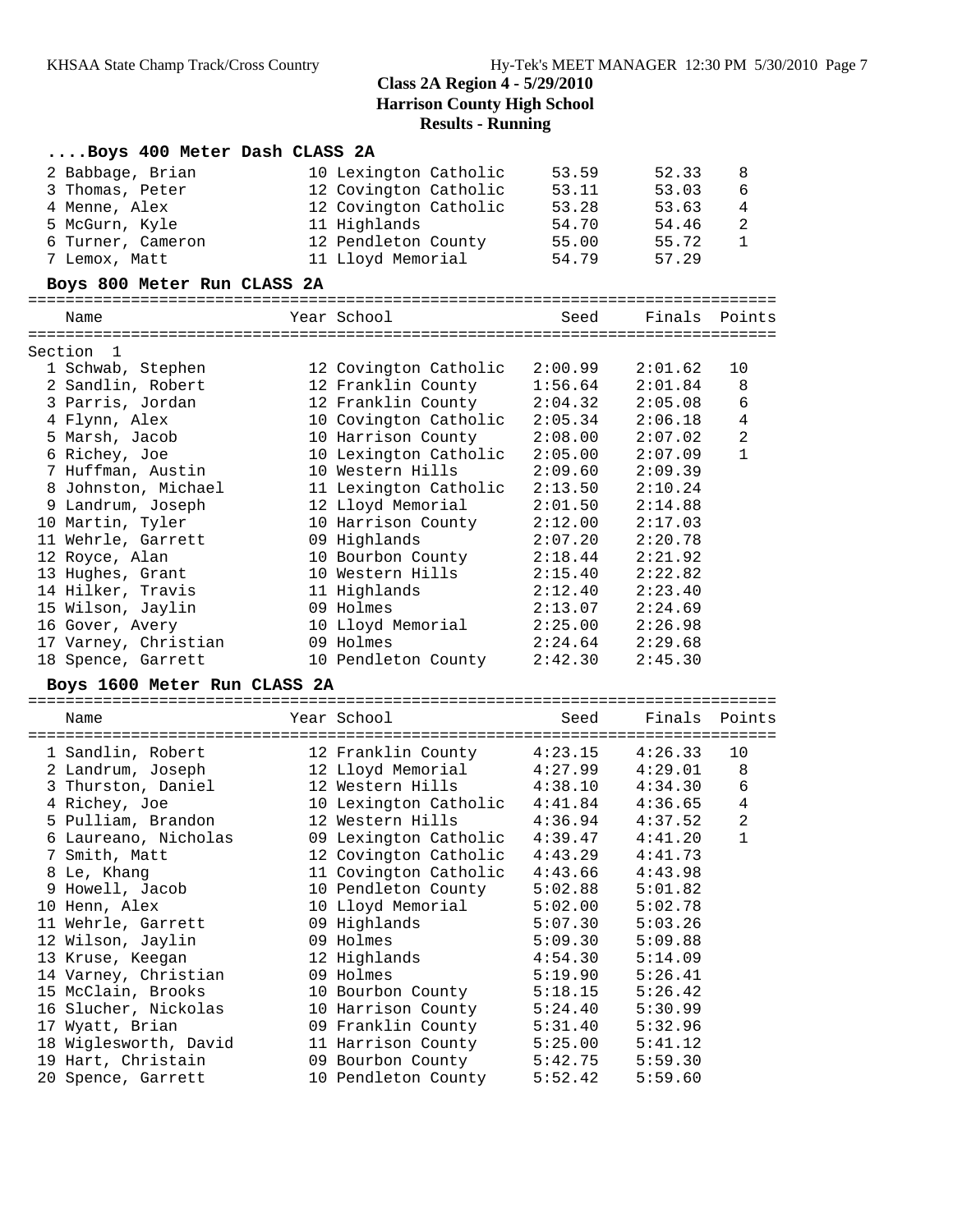## **Boys 3200 Meter Run CLASS 2A**

|                                  | =================     | =================================== |          |                |
|----------------------------------|-----------------------|-------------------------------------|----------|----------------|
| Name                             | Year School           | Seed                                | Finals   | Points         |
|                                  |                       |                                     |          |                |
| 1 Sandlin, Robert                | 12 Franklin County    | 9:45.18                             | 10:14.53 | 10             |
| 2 Thurston, Daniel               | 12 Western Hills      | 10:21.64                            | 10:18.89 | 8              |
| 3 Laureano, Nicholas             | 09 Lexington Catholic | 10:16.03                            | 10:32.01 | 6              |
| 4 Simms, James                   | 12 Covington Catholic | 10:23.30                            | 10:33.85 | 4              |
| 5 Griffith, John Michael         | 08 Highlands          | 10:56.56                            | 10:47.36 | $\overline{c}$ |
| 6 Schlagbaum, Brayden            | 10 Covington Catholic | 10:37.00                            | 10:50.35 | 1              |
| 7 Pulliam, Brandon               | 12 Western Hills      | 10:15.12                            | 10:54.80 |                |
| 8 Knies, Gavin                   | 10 Lexington Catholic | 11:07.43                            | 11:18.52 |                |
| 9 Hanser, Jacob                  | 10 Pendleton County   | 11:17.24                            | 11:27.24 |                |
| 10 Kruse, Keegan                 | 12 Highlands          | 11:22.80                            | 11:44.35 |                |
| 11 Faulkner, Joey                | 09 Harrison County    | 11:40.60                            | 11:53.30 |                |
| 12 McClain, Brooks               | 10 Bourbon County     | 12:04.79                            | 12:17.45 |                |
| 13 Marsh, Jacob                  | 10 Harrison County    | 11:03.10                            | 12:30.67 |                |
| 14 Henn, Alex                    | 10 Lloyd Memorial     | 11:01.00                            | 12:32.07 |                |
| 15 Musk, Cameron                 | 09 Lloyd Memorial     | 12:15.00                            | 12:39.71 |                |
| 16 Wyatt, Brian                  | 09 Franklin County    | 12:04.50                            | 12:40.50 |                |
| 17 Hart, Christain               | 09 Bourbon County     | 12:23.15                            | 13:25.60 |                |
| Boys 110 Meter Hurdles CLASS 2A  |                       |                                     |          |                |
|                                  |                       |                                     |          |                |
| Name                             | Year School           | Seed                                | Finals   | Points         |
| 1 Arthur, Jeremy                 | 10 Western Hills      |                                     | 19.68    |                |
| Section 2                        |                       |                                     |          |                |
| 1 Razeeq, Dominique              | 12 Western Hills      | 15.28                               | 15.57    | 10             |
| 2 Cusick, Paul                   | 12 Covington Catholic | 15.53                               | 15.87    | 8              |
| 3 Hudepohl, Austin               | 11 Covington Catholic | 16.11                               | 16.17    | 6              |
| 4 Reeder, Caleb                  | 11 Harrison County    | 16.34                               | 16.31    | 4              |
| 5 Nichols, Cory                  | 11 Harrison County    | 17.77                               | 17.35    | $\overline{c}$ |
| 6 Vela, Robby                    | 10 Lexington Catholic | 17.47                               | 17.36    | 1              |
| 7 Robinson, Tyler                | 09 Highlands          | 18.80                               | 19.31    |                |
| 8 Stout, John                    | 10 Bourbon County     | 18.80                               | 19.99    |                |
| 9 Withers, Dylan                 | 08 Lloyd Memorial     | 19.50                               | 21.50    |                |
|                                  |                       |                                     |          |                |
| Boys 300 Meter Hurdles CLASS 2A  |                       |                                     |          |                |
| Name                             | Year School           | Seed                                | Finals   | Points         |
| Section<br>$\mathbf{1}$          |                       |                                     |          |                |
| 1 Withers, Dylan                 | 08 Lloyd Memorial     | 49.91                               | 51.82    |                |
| 2 Hunt, Kenny                    | 09 Harrison County    | 50.00                               | 53.35    |                |
| 3 Harrod, Tighe                  | 09 Franklin County    | 57.89                               | 54.99    |                |
| 4 Hill, Bryce                    | 10 Pendleton County   | 54.90                               | 56.70    |                |
| -- Williams, Keland              | 10 Lloyd Memorial     | 50.80                               |          | hooking        |
| Section 2                        |                       |                                     | DQ.      |                |
| 1 Gosney, Kyle                   | 12 Pendleton County   | 42.70                               | 40.71    | 10             |
| 2 Cusick, Paul                   | 12 Covington Catholic | 39.63                               | 41.96    | 8              |
| 3 Razeeq, Dominique              | 12 Western Hills      | 42.77                               | 41.97    | 6              |
|                                  | 11 Harrison County    |                                     |          | $\overline{4}$ |
| 4 Nichols, Cory                  |                       | 42.80                               | 42.46    |                |
| 5 London, Daniel<br>6 Gray, Gabe | 12 Holmes             | 42.67                               | 43.39    | $\sqrt{2}$     |
| 7 Smith, Parker                  | 10 Covington Catholic | 44.82                               | 44.68    | $\mathbf 1$    |
|                                  | 11 Franklin County    | 46.27                               | 46.61    |                |

8 Stout, John 10 Bourbon County 49.22 49.49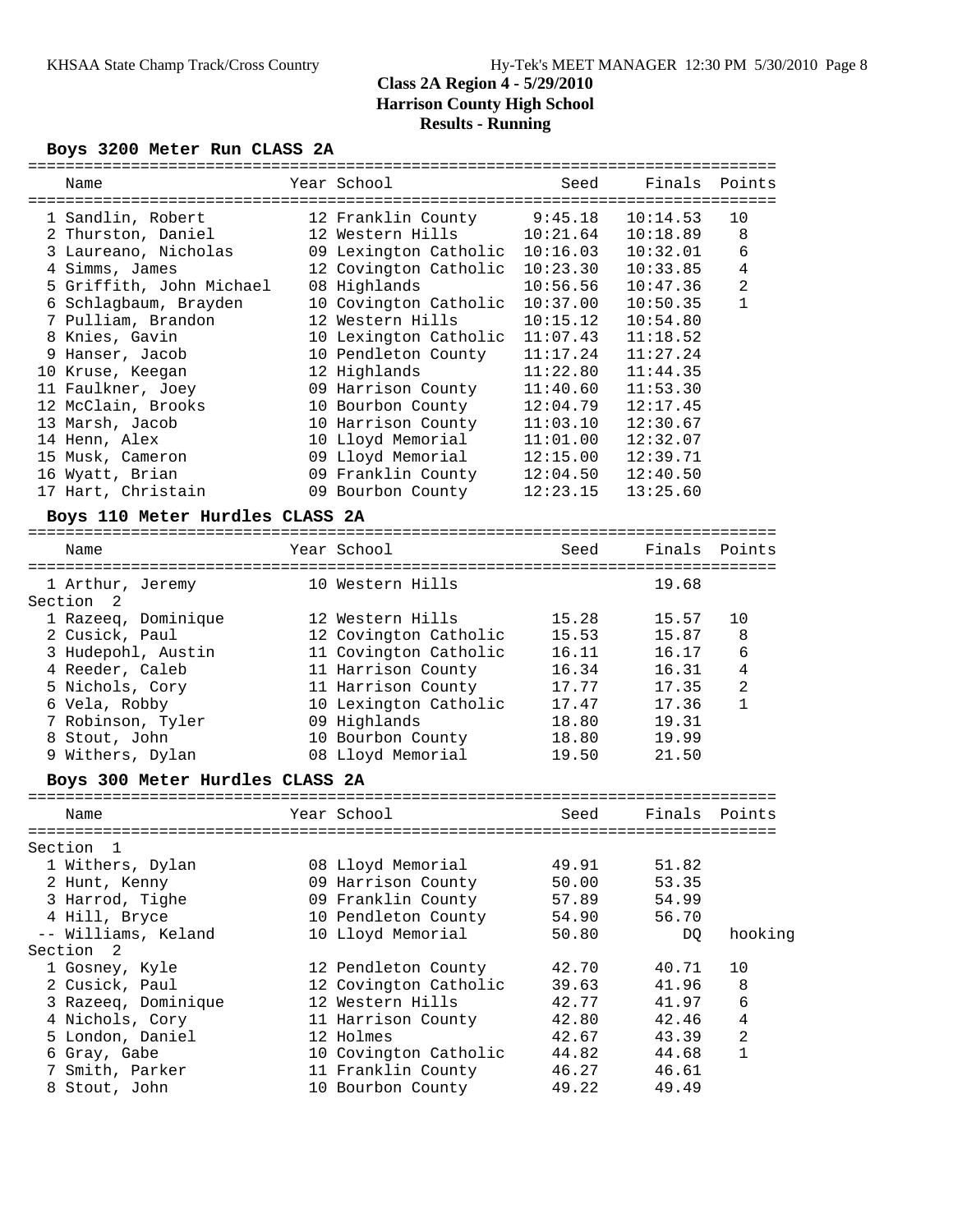| Boys 300 Meter Hurdles CLASS 2A   |    |                          |                     |        |
|-----------------------------------|----|--------------------------|---------------------|--------|
| 9 Robinson, Tyler<br>09 Highlands |    | 49.53 49.91              |                     |        |
| Boys 4x100 Meter Relay CLASS 2A   |    |                          |                     |        |
|                                   |    |                          |                     |        |
| School                            |    | Seed                     | Finals              | Points |
| 1 Covington Catholic              |    | 43.69                    | 44.30               | 10     |
| 1) Bowdy, Michael 11              |    | 2) Maschinot, Connor 11  |                     |        |
| 3) Batts, Thomas 10               |    | 4) Hudepohl, Austin 11   |                     |        |
| 5) Irons, Grant 12                |    | 6) Ritter, Paul 11       |                     |        |
| 7) Gray, Gabe 10                  | 8) |                          |                     |        |
| 2 Lexington Catholic              |    | 45.98                    | 45.09               | 8      |
| 1) Raglin, Greg 12                |    | 2) Wachs, Adam 10        |                     |        |
| 3) Barkley, Chris 11              |    | 4) Elsen, Conor 11       |                     |        |
| 5) Llanora, Kent 10               |    | 6) Vela, Robby 10        |                     |        |
| 3 Harrison County                 |    | 46.30                    | 46.02               | 6      |
| 1) Hudgins, Derek 11              |    | 2) Reeder, Caleb 11      |                     |        |
| 3) Hall, Campbell 10              |    | 4) Carter, Matt 10       |                     |        |
| 5) Cullen, Daniel 11              |    | 6) Clarke, Brandon 10    |                     |        |
| 7) Anness, Benjamin 09            |    | 8) Muntz, Christopher 10 |                     |        |
| 4 Western Hills                   |    | 49.92                    | 46.93               | 4      |
| 1) Adair, Jalen 11                |    | 2) Razeeq, Dominique 12  |                     |        |
| 3) Miracle, Brian 11              |    | 4) Martin, Quentin 11    |                     |        |
| 5) Walker, Dillon 08              |    | 6) Huffman, Austin 10    |                     |        |
| 7) Newton, Joshua 08              |    | 8) Clay, Bobby 11        |                     |        |
| 5 Lloyd Memorial                  |    | 46.00                    | 47.13               | 2      |
| 1) Chappie, Seth 12               |    | 2) Gabbard, Jared 08     |                     |        |
| 3) Johnson, Charles 12            |    | 4) Walker, Patrick 12    |                     |        |
| 5) Reynolds, Ryann 08             |    | 6) Silva, Chris 10       |                     |        |
| 7) Joseph, Dominick 07            |    | 8) Gover, Avery 10       |                     |        |
| 6 Highlands                       |    | 47.50                    | 47.15               | 1      |
| 1) Bruns, Devon 10                |    | 2) Rouse, Brad 10        |                     |        |
| 3) McGurn, Ian 10                 |    | 4) True, Jake 10         |                     |        |
| 5) McGurn, Kyle 11                |    | 6) Streeter, Jordan 11   |                     |        |
| 7) Henderson, Jehad 09            |    | 8) Wiegand, Connor 10    |                     |        |
| 7 Holmes                          |    | 47.84                    | 47.58               |        |
| 1) Clemons, Greg 10               |    | 2) Bohannon, Kamal 10    |                     |        |
| 3) Price, Marc 10                 |    | 4) Burden, Aaron 12      |                     |        |
| 5) Gipson, Carlos 10              |    | 6) London, Daniel 12     |                     |        |
| 7) Coston, Duane 10               | 8) |                          |                     |        |
| 8 Pendleton County                |    | 50.50                    | 50.43               |        |
| 1) Washington, Darius 12          |    | 2) Greene, Clint 11      |                     |        |
| 3) Dailey, Cory 12                |    | 4) Flaugher, Austin 09   |                     |        |
| 5) Spence, Jacob 11               |    | 6) Young, Anthony 11     |                     |        |
| -- Franklin County                |    | 46.51                    | DNF                 |        |
| 1) Lackey, Aaron 10               |    | 2) Hicks, Damian 12      |                     |        |
| 3) Timmons, Ryan 09               |    | 4) Davis, Raymond 11     |                     |        |
| 5) Bell, William 11               |    | 6) Harrod, James 09      |                     |        |
| 7) Jones, Keaston 11              |    | 8) Viso, Jullian 12      |                     |        |
| Boys 4x200 Meter Relay CLASS 2A   |    |                          |                     |        |
|                                   |    |                          |                     |        |
| C <sub>ab</sub> < 1               |    |                          | $F_{1}$ nala Dointa |        |

School School School Seed Finals Points ================================================================================  $1:35.36$   $1:33.10$  10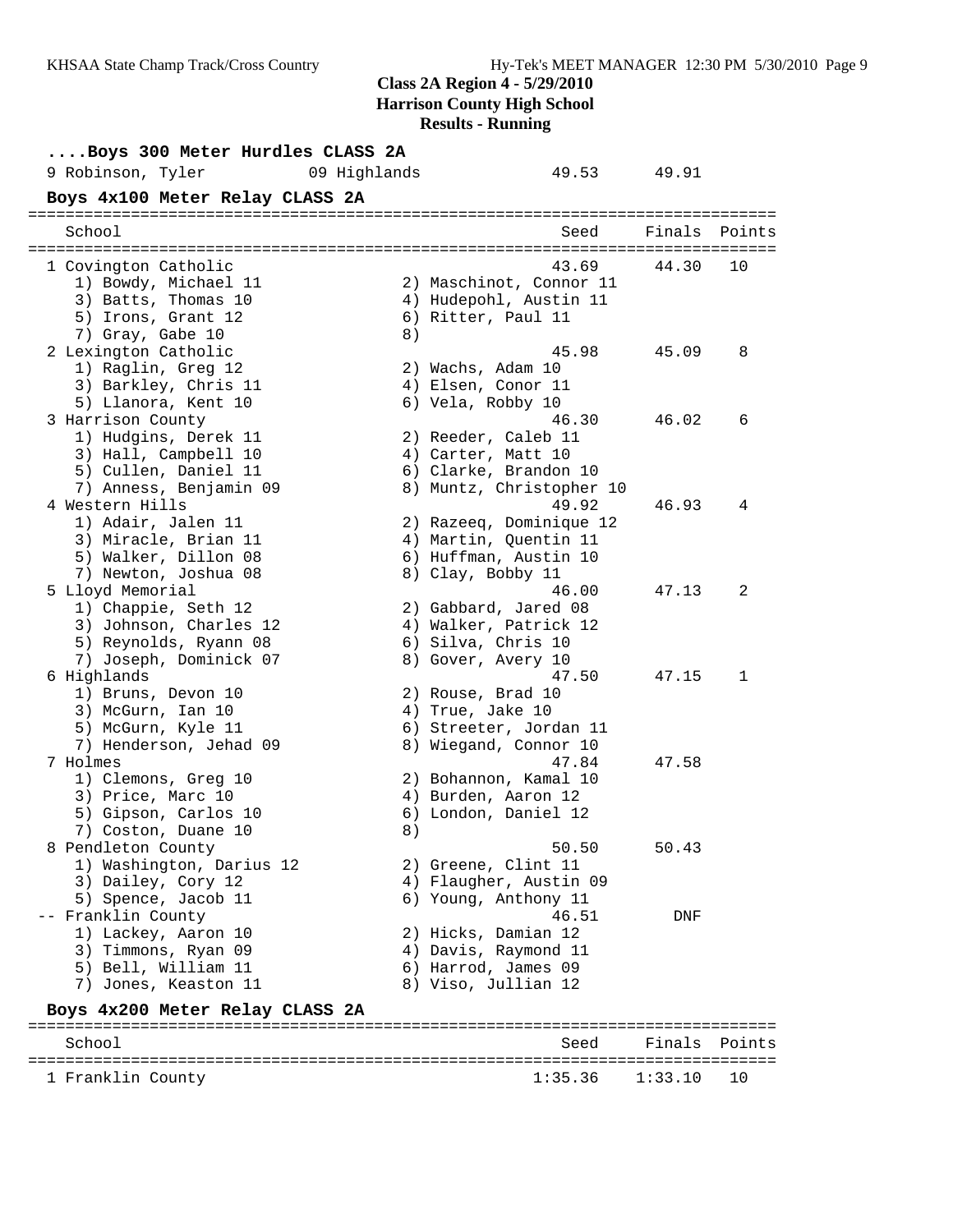### **....Boys 4x200 Meter Relay CLASS 2A**

| 1) Lackey, Aaron 10                   |                  | 2) Timmons, Ryan 09                           |         |     |
|---------------------------------------|------------------|-----------------------------------------------|---------|-----|
| 3) Bell, William 11                   |                  | 4) Davis, Raymond 11                          |         |     |
| 5) Viso, Jullian 12                   |                  | 6) Hicks, Damian 12                           |         |     |
| 7) Harrod, James 09                   |                  | 8) Jones, Keaston 11                          |         |     |
| 2 Covington Catholic                  |                  | 1:32.56                                       | 1:33.36 | - 8 |
| 1) Bowdy, Michael 11                  |                  | 2) Maschinot, Connor 11                       |         |     |
| 3) Hudepohl, Austin 11                |                  | 4) Cusick, Paul 12                            |         |     |
| 5) Ritter, Paul 11                    |                  | 6) Snyder, Ryan 11                            |         |     |
| 7) Gray, Gabe 10                      |                  | 8) Batts, Thomas 10                           |         |     |
| 3 Harrison County                     |                  | 1:36.60                                       | 1:34.68 | 6   |
| 1) Cullen, Daniel 11                  |                  | 2) Reeder, Caleb 11                           |         |     |
| 3) Nichols, Cory 11                   |                  | 4) Hall, Campbell 10                          |         |     |
| 5) Carter, Matt 10                    |                  | 6) Clarke, Brandon 10                         |         |     |
| 7) Anness, Benjamin 09                |                  | 8) Hudgins, Derek 11                          |         |     |
| 4 Lexington Catholic                  |                  | 1:36.04                                       | 1:36.49 | 4   |
| 1) Wachs, Adam 10                     |                  | 2) Barkley, Chris 11                          |         |     |
| 3) Llanora, Kent 10                   |                  | 4) Elsen, Conor 11                            |         |     |
| 5) Raglin, Greg 12                    |                  | 6) Vela, Robby 10                             |         |     |
| 5 Highlands                           |                  | 1:38.73                                       | 1:37.97 | 2   |
| 1) Bruns, Devon 10                    |                  | 2) Streeter, Jordan 11                        |         |     |
| 3) Rouse, Brad 10                     | 4) True, Jake 10 |                                               |         |     |
| 5) McGurn, Kyle 11                    |                  | 6) Henderson, Jehad 09                        |         |     |
| 7) McGurn, Ian 10                     |                  | 8) Wiegand, Connor 10                         |         |     |
| 6 Holmes                              |                  | 1:37.71                                       | 1:38.53 | 1   |
| 1) London, Daniel 12                  |                  | 2) Burden, Aaron 12                           |         |     |
| 3) Price, Marc 10                     |                  | 4) Coston, Duane 10                           |         |     |
| 5) Gipson, Carlos 10                  |                  | 6) Bohannon, Kamal 10                         |         |     |
| 7) Clemons, Greg 10                   | 8)               |                                               |         |     |
| 7 Lloyd Memorial                      |                  | 1:39.00                                       | 1:38.66 |     |
| 1) Chappie, Seth 12                   |                  | 2) Gabbard, Jared 08                          |         |     |
| 3) Lemox, Matt 11                     |                  | 4) Walker, Patrick 12                         |         |     |
| 5) Reynolds, Ryann 08                 |                  | 6) Silva, Chris 10                            |         |     |
| 7) Williams, Keland 10                |                  | 8) Joseph, Dominick 07                        |         |     |
| 8 Western Hills<br>1) Adair, Jalen 11 |                  | 1:42.91                                       | 1:41.75 |     |
| 3) Olds, Jacob 08                     |                  | 2) Martin, Quentin 11                         |         |     |
| 5) Clay, Bobby 11                     |                  | 4) Miracle, Brian 11<br>6) Huffman, Austin 10 |         |     |
| 7) Newton, Joshua 08                  |                  | 8) Razeeq, Dominique 12                       |         |     |
| 9 Pendleton County                    |                  | 1:43.70                                       | 1:43.50 |     |
| 1) Washington, Darius 12              |                  | 2) Greene, Clint 11                           |         |     |
| 3) Dailey, Cory 12                    |                  | 4) Flaugher, Austin 09                        |         |     |
| 5) Howell, Jacob 10                   |                  | 6) Spence, Jacob 11                           |         |     |
| 7) Turner, Cameron 12                 |                  | 8) Young, Anthony 11                          |         |     |
|                                       |                  |                                               |         |     |
| Boys 4x400 Meter Relay CLASS 2A       |                  |                                               |         |     |

================================================================================ School School Seed Finals Points ================================================================================ Section 1 1 Covington Catholic 3:32.89 3:33.22 10 1) Thomas, Peter 12 2) Snyder, Ryan 11 3) Menne, Alex 12 (4) Cusick, Paul 12 5) Guess, Grant 10 (6) Ritter, Paul 11 7) Connelly, Alex 11 8) Schwab, Stephen 12 2 Franklin County 3:40.82 3:37.26 8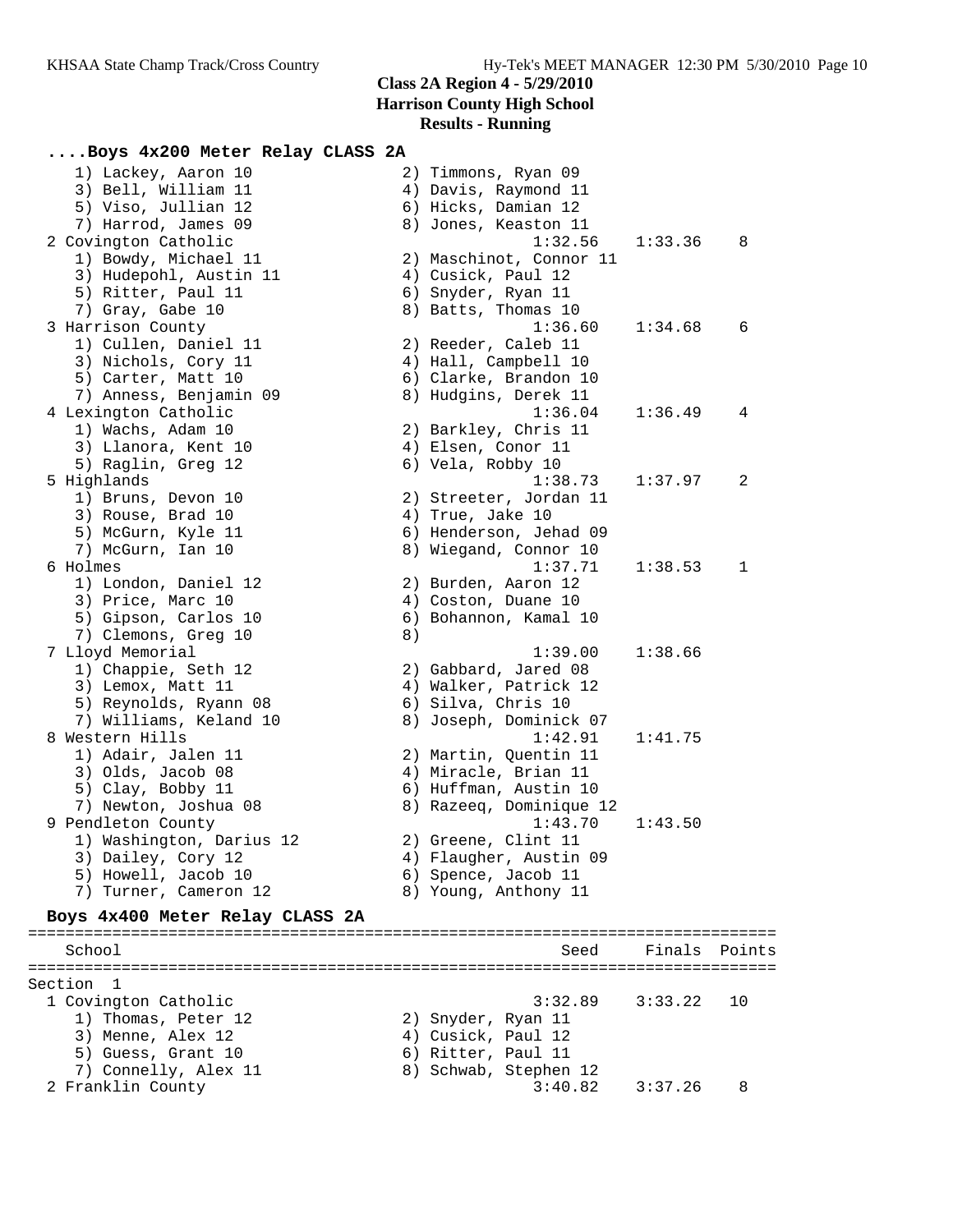### **....Boys 4x400 Meter Relay CLASS 2A**

| 1) Bell, William 11             | 2) Parris, Jordan 12     |         |        |
|---------------------------------|--------------------------|---------|--------|
| 3) VanArsdall, William 11       | 4) Viso, Jullian 12      |         |        |
| 5) Harrod, James 09             | 6) Adkins, Anthony 12    |         |        |
| 7) Hobbs, Jacon 11              | 8) Smith, Parker 11      |         |        |
| 3 Lexington Catholic            | 3:46.47                  | 3:39.38 | 6      |
| 1) Babbage, Brian 10            | 2) Elsen, Conor 11       |         |        |
| 3) Johnston, Michael 11         | 4) Richey, Joe 10        |         |        |
| 5) Knies, Gavin 10              | 6) Laureano, Nicholas 09 |         |        |
| 4 Pendleton County              | 3:47.50                  | 3:46.11 | 4      |
| 1) Dailey, Cory 12              | 2) Howell, Jacob 10      |         |        |
| 3) Turner, Cameron 12           | 4) Gosney, Kyle 12       |         |        |
| 5) Flaugher, Austin 09          | 6) Hanser, Jacob 10      |         |        |
| 5 Highlands                     | 3:49.70                  | 3:52.21 | 2      |
| 1) Streeter, Jordan 11          | 2) Hilker, Travis 11     |         |        |
| 3) McGurn, Kyle 11              | 4) McGurn, Ian 10        |         |        |
| 5) Wiegand, Connor 10           | 6) Rouse, Brad 10        |         |        |
| 7) Kruse, Keegan 12             | 8) Henderson, Jehad 09   |         |        |
| 6 Lloyd Memorial                | 3:47.85                  | 4:55.44 | 1      |
| 1) Withers, Dylan 08            | 2) Gover, Avery 10       |         |        |
| 3) Silva, Chris 10              | 4) Williams, Keland 10   |         |        |
| 5) Walker, Patrick 12           | 6) Lemox, Matt 11        |         |        |
| 7) Landrum, Joseph 12           | 8) Gabbard, Jared 08     |         |        |
| -- Western Hills                | 3:43.31                  | DNF     |        |
| 1) Adair, Jalen 11              | 2) Clay, Bobby 11        |         |        |
| 3) Thurston, Daniel 12          | 4) Razeeq, Dominique 12  |         |        |
| 5) Pulliam, Brandon 12          | 6) Huffman, Austin 10    |         |        |
| 7) Arthur, Jeremy 10            | 8) Miracle, Brian 11     |         |        |
| -- Harrison County              | 4:00.00                  | DQ      |        |
| 1) Young, Joshua 10             | 2) Clarke, Brandon 10    |         |        |
| 3) Carter, Matt 10              | 4) Lail, Austin 11       |         |        |
| 5) Muntz, Christopher 10        | 6) Cullen, Daniel 11     |         |        |
| 7) Hall, Campbell 10            | 8) Nichols, Cory 11      |         |        |
| Boys 4x800 Meter Relay CLASS 2A |                          |         |        |
| School                          | Seed                     | Finals  | Points |
|                                 |                          |         |        |
| 1 Covington Catholic            | 8:31.70                  | 8:26.28 | 10     |
| 1) Flynn, Alex 10               | 2) Haag, Evan 12         |         |        |
| 3) Simms, James 12              | 4) Schwab, Stephen 12    |         |        |
| 5) Guidugli, Tyler 12           | 6) Jameson, Travis 12    |         |        |
| 2 Western Hills                 | 8:34.43                  | 8:27.15 | 8      |
|                                 |                          |         |        |

 1) Huffman, Austin 10 2) Hughes, Grant 10 3) Pulliam, Brandon 12 4) Thurston, Daniel 12 5) Lewis, Jordan 10 (6) Adair, Jalen 11 7) Arthur, Jeremy 10 8) Razeeq, Dominique 12 3 Pendleton County 8:56.70 8:45.47 6 1) Hanser, Jacob 10 2) Howell, Jacob 10 3) Turner, Cameron 12 4) Gosney, Kyle 12 5) Hill, Bryce 10 6) Dailey, Cory 12 4 Harrison County 9:01.00 8:49.13 4 1) Marsh, Jacob 10 2) Slucher, Nickolas 10 3) Martin, Tyler 10 4) Muntz, Christopher 10 5) Wiglesworth, David 11 6) Roberts, David 09

7) Palmer, Keenan 11 8) Thomas, Joseph 09